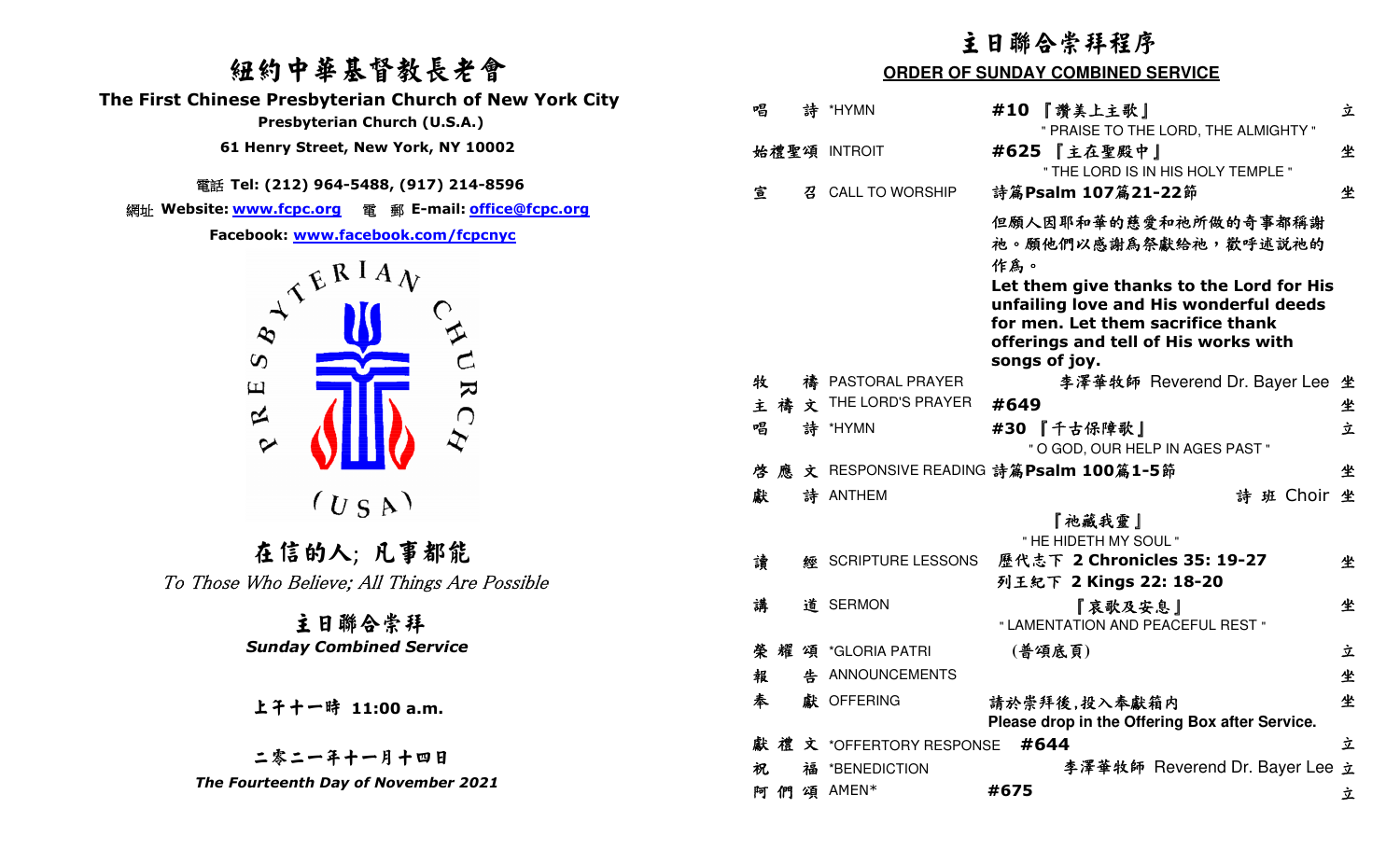### 唱 詩 \*HYMN **#411** 『繫連妙結歌』

" BLEST BE THE TIE THAT BINDS "

**\*please stand**

## 啟應文: 詩篇<sup>100</sup>篇1-5節

主席啓: 普天下當向耶和華歡呼!

- 會眾應: 你們當樂意侍奉耶和華,當來向祂歌唱!
- 啟: 你們當曉得耶和華是上帝.我們是祂造的,也是屬祂的;我們是 祂的民,也是祂草場的羊.
- 應: 當稱謝進入祂的門,當讚美進入祂的院;當感謝祂,稱頌祂的名.

同讀: 因為耶和華本為善,祂的慈愛存到永遠,祂的信實直到萬代.

#### **Responsive Reading: Psalm 100: 1-5**

- 1 Shout for joy to the Lord, all the earth.
- 2 Worship the Lord with gladness; come before Him with joyful songs.
- 3 Know that the Lord is God. It is He who made us, and we are His; we are His people, the sheep of His pasture.
- 4 Enter His gates with thanksgiving and His courts with praise; give thanks to Him and praise His name.
- 5 For the Lord is good and His love endures forever; His faithfulness continues through all generations.

## 報告事項

- 1. 歡迎首次參加主日崇拜之新朋友,盼望你能繼續參加聚會,散會後請留下姓名, 通訊處及電話與司事,以便教會與你聯絡。
- 2. 祈禱會: 逢禮拜四下午二時在本堂舉行,歡迎各兄姊屆時參加。
- 3. 各兄姊於教會辦公時間內每日上午九時至下午五時可用本堂電話 **(212) 964-5488**或手提電話 **(917) 214-8596**聯絡同工。
- 4. 伉儷團契例會: 今主日下午二時十五分在二樓副堂舉行,請各團友屆時參加。
- 5. 本堂將於十一月廿一日感恩節主日教友大會後敬備火雞午餐, 招待全體會眾。 歡迎各兄姊捐助火雞代金(每只以三十元計算), 請向雷甄惠珍執事、陳盧秀華 執事登記及交款,截止日期為十一月廿一日。
- 6. 本堂在網址 **www.fcpc.org** 上載主日週刊,講道錄音,請瀏覽及收聽。

 紐約中華基督教長老會**THE FIRST CHINESE PRESBYTERIAN CHURCHAnnual Congregational Meeting 2021**二零二一年度教友大會

日期: 二零二一年十一月廿一日 (主日)

**DATE: November 21, 2021 (Sunday)** 

時間: 正午十二時 (聯合崇拜後**)**

**TIME : 12:00 noon (Immediately after Combined Worship Service**)

#### 地點: 本會聖堂 / 無線電話傳送 **:** [ 如未能到場參加會議,請參加Zoom 會議 ] **VENUE: Church Sanctuary /via ZOOM**

# **Join Zoom Meeting** 請參加 **Zoom**  會議

https://us02web.zoom.us/j/74475864221?pwd=dWN0VUJQMVRGQVlmSzZMUWZCRkVxUT09

會議號碼 Meeting ID: 744 7586 4221<br>※严 Passeede: 244515 密碼 Passcode: 244515

如用手機,請撥電話**:** One tap mobile

+16465588656,,74475864221#,,,,,,0#,,244515# US (New York)

Dial by your location +1 646 558 8656 US (New York)Meeting ID: 744 7586 4221 Passcode: 244515

#### 議程: Agenda:

- 1. 祈禱開會 Opening Prayer<br>2. <del>命欢帮生</del> Mederater′c Pe
- 2. 會務報告 Moderator's Report<br><sup>2. 連盟</sup>三震二三云三震二四左魔
- 3. 選舉二零二二至二零二四年度執行長老、受職執事及董事 Election of Ruling Elders, Deacons & Trustees for 2022-2024
- 4.選舉二零二二年度提名委員會Election of Nominating Committee 2022
- 5.省覽二零二二年度經常費預算 Review of Budget for 2022
- 6. 祈禱散會 Closing Prayer<br>

### 請各基本教友屆時出席

# (如未能到場參加會議,請參加 **Zoom會**議)<br>sambore of this aburab are urged to at

**All members of this church are urged to attend.** (If you are unable to attend the Meeting at our church, please attend via Zoom)

立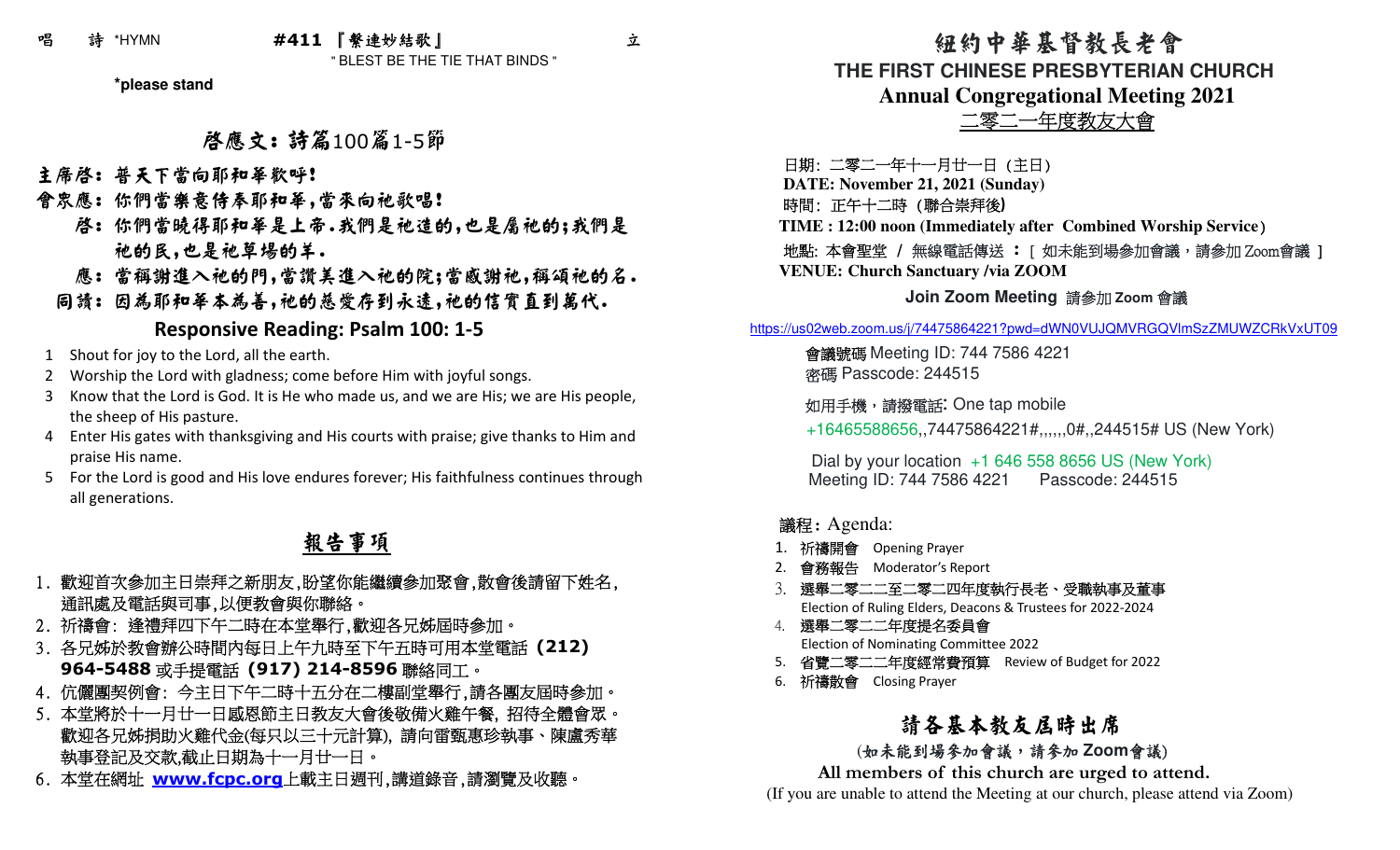### 社區事工會員大會

 **COMMUNITY AFFAIRS CORP. ANNUAL MEETING** 

日期: 二零二一年十一月廿一日 (主日) **DATE: November 21, 2021 (Sunday)**

時間: 教友大會後隨即召開**TIME : Immediately after the Congregational Meeting**

地點: 本會聖堂**VENUE: Church Sanctuary** 

議程: **AGENDA:** 

 **1.**選舉二零二二至二零二四年度委員

**Election of Board Directors for 2022-2024** 

**2.**報告 **Reports** 

請各基本教友屆時出席 **All members of this church are urged to attend.** 

### **誠聘主任牧師**

**紐約中華基督教⻑老會誠聘主任牧師。** 

**具美國⻑老會 (Presbyterian Church USA) 認同之神學學位,** 

**三年服務堂會經驗, 需能講流利粵語, 及具備英語溝通能力。** 

**請寄履歷致:PNC,**

The First Chinese Presbyterian Church

61 Henry Street, New York, NY 10002, <u>或電郵 f<mark>cpcsession@gmail.com</mark></u>

The First Chinese Presbyterian Church is seeking a Pastor (Head of Staff). The candidate should possess qualifications acceptable by the Presbyterian Church (USA) for Minister of Word and Sacrament, with 3 years of pastoral experience, and fluency in Cantonese and spoken English.Please send resume to: PNC, The First Chinese Presbyterian Church,61 Henry Street, New York, NY10002, or Email: forestration@gmail.com

## **誠聘 Position Vacant**

**紐約中華基督教⻑老會誠聘幹事。** 

**須有大學學歷; 能講流利粵語; 及具備英語,華語溝通能力**;

**中,英文,電腦打字。**

**請寄履歷致:**Administrative AssistantThe First Chinese Presbyterian Church61 Henry Street, New York, NY 10002, <u>或電郵 f<mark>cpcny@yahoo.com</mark></u>

The First Chinese Presbyterian Church is seeking an Administrative Assistant:The candidate should have some college credits; fluency in Cantonese; spoken English and Mandarin; and ability to type English and Chinese.Please send resume to: Administrative Assistant The First Chinese Presbyterian Church,61 Henry Street, New York, NY10002, or Email: fcpcny@yahoo.com

#### 詩班獻詩歌詞

#### 祂藏我靈

- 1. 奇妙的救主就是耶穌我主, 這奇妙的救主屬我,
- ー 祂藏我靈魂在於磐石洞中,使我得見喜樂江河。<br>副歌:祂藏我靈魂,在磐石洞穴裏,如乾渴之地得蔭庇,祂藏我生命,<br>在祂大慈愛裏,用祂全能手來扶持,用祂全能手來扶持
- 
- 2. 奇妙的救主就是耶穌我主,祂將我的重擔挪去,<br> 扶持保守我使我不至動摇,祂賜我力量及所需。<br>副歌:祂藏我靈魂,在磐石洞穴裏,如乾渴之地得蔭庇,祂藏我生命,<br> 在祂大慈愛裏,用祂全能手來扶持,用祂全能手來扶持。

#### **He Hideth My Soul**

**1. A wonderful Savior is Jesus my Lord, a wonderful Savior to me, He hideth my soul in the cleft of the rock, where rivers of pleasure I see. Refrain: He hideth my soul, in the cleft of the rock, that shadows a dry, thirsty land, He hideth my life in the depths of His love, and covers me there with His hand, And covers me there with His land.**